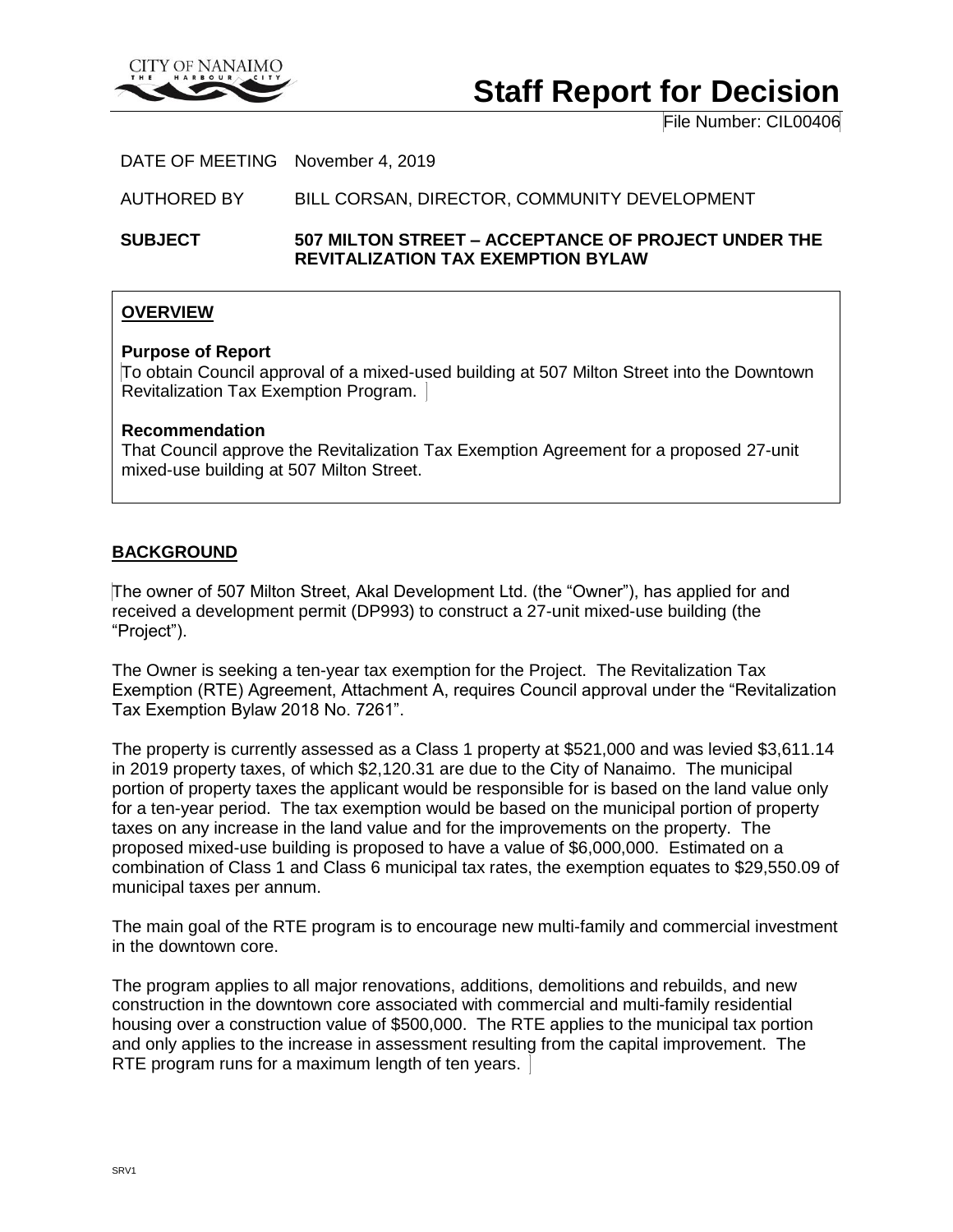

## **DISCUSSION**

#### **Key Terms of the RTE Agreement**

- The Owner will employ best efforts to ensure the Project will be built in accordance with the approved development permit (DP993).
- The Owner must obtain a building permit from the City for the Project on or before 2019-DEC-07.
- The Project must be officially opened and available for use as a 27-unit mixed-use building and for no other use, no later than 2021-DEC-07.
- Term of Tax Exemption Provided the requirements of the RTE Agreement are met, the tax exemption shall be for ten years as of the date of the occupancy granted under the building permit, but no later than 2029-DEC-07.

# **OPTIONS**

- 1. That Council approve the Revitalization Tax Exemption Agreement for a proposed 27-unit mixed-use building at 507 Milton Street.
	- Advantages: The Downtown Revitalization Tax Exemption program was established to encourage commercial and multi-family development in the downtown core. This project is consistent with the goals of the program. Economic Health, identified as a key pillar within the 2019-2022 Strategic Plan, encourages investment in the downtown core.
	- Disadvantages: None identified.
	- Financial Implications: There is no direct impact on the budget. The City will collect tax from one fewer property in those years and the \$29,550.09 were be recouped through the remainder of the tax base.
- 2. That Council deny the Revitalization Tax Exemption Agreement for a proposed 27-unit mixed-use building at 507 Milton Street.
	- Advantages: None identified.
	- Disadvantages: Not approving the project is inconsistent with the RTE Bylaw. Not providing approval to the RTE Agreement would discourage further investors from applying to the program and may slow investor interest in the downtown core.
	- Financial Implications: No budget implication to the City. The Owner will pay the full property tax bill going forward.